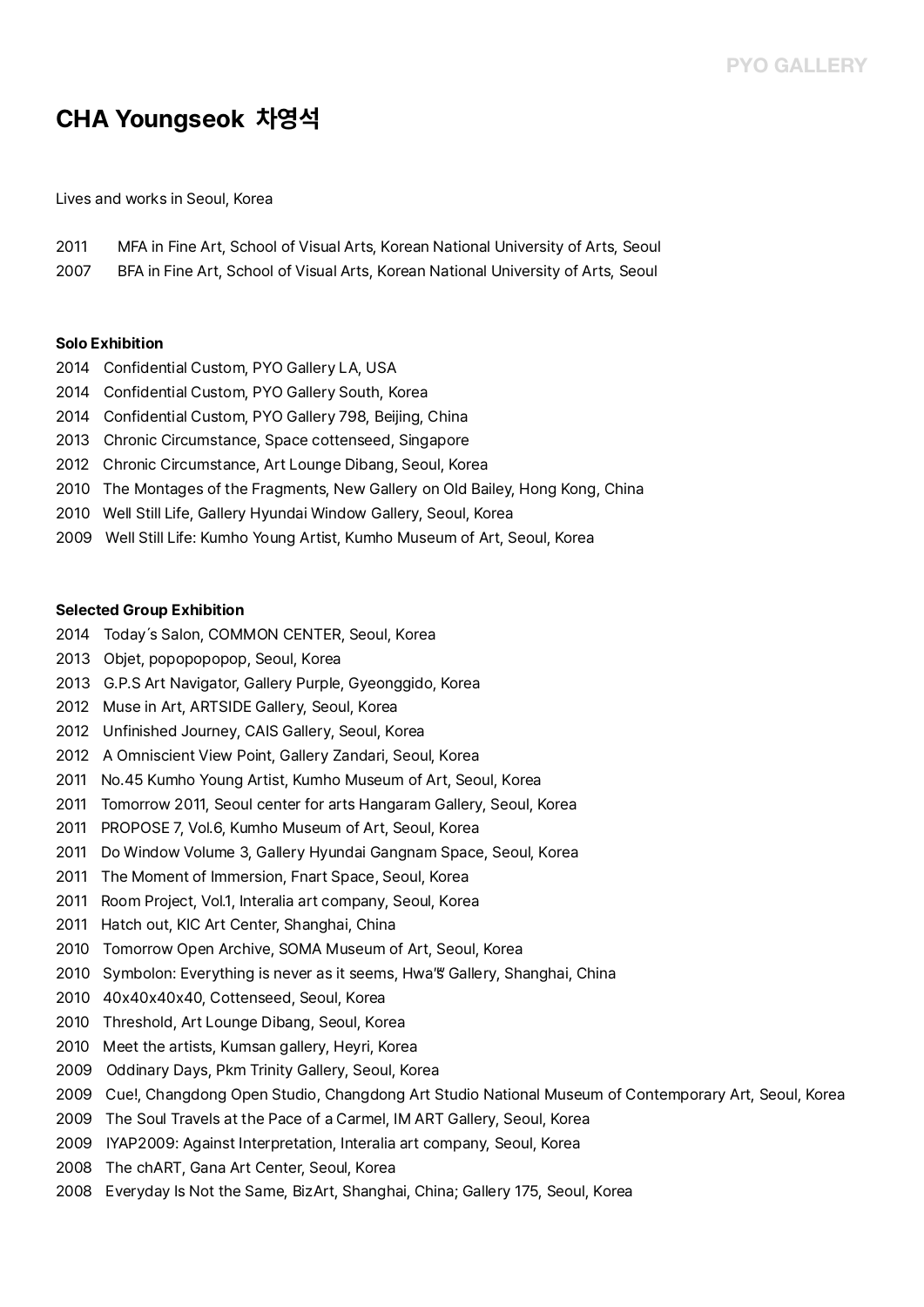## **PYO GALLERY**

- 
- 
- 
- 2008 Privacy, Alternative Space Loop, Seoul, Korea<br>2008 Privacy, Gallery Eighty at Space two, Singapore<br>2008 Privacy, Canvas International Art, Netherlands<br>2008 30th Joongang Fine Arts Prize Exhibition, Seoul center for ar
- 
- 2007 Drawing Open Ends, Gallery at Korean National University of Arts, Seoul, Korea
- 2007 Walking in the City, Moran Gallery, Seoul, Korea
- 2007 Drawing Variation, Gallery 175, Seoul, Korea
- 2007 Seoul Auction Young Artist, Insa Art Center, Seoul, Korea
- 2006 School Exchange Show, Virginia Commonwealth University, Virginia, USA
- 2005 Serial Killers: In Praise of Madness, Gallery at Spanish Embassy Gallery, Seoul, Korea
- 2005 Ready Made, Gallery Indeco, Seoul, Korea
- 2004 Premier, Network Space Team Preview, Seoul, Korea

#### **Award, Grant**・**Fellowship**

- 2014 Selected Artist for 2014 Vissual Art Financial Support, Seoul Foundation for Arts and Culture, Seoul, Korea<br>2012 Selected Artist for 2012 Vissual Art Financial Support, Seoul Foundation for Arts and Culture, Seoul, Ko
- 
- 2009 Selected Artist for the 2009 Art Bank of National Museum of Contemporary Art, Gwacheon, Korea
- 2008 Selected Artist for the 2008 Art Bank of National Museum of Contemporary Art, Gwacheon, Korea
- 2008 The 30th Joongang Fine Arts Prize, Joongang Culture Media Company, Seoul, Korea
- 
- 2007 Grant for Emerging Artist, Arts Council Korea, Seoul, Korea 2007 The 6th Kumho Young Artist, Kumho Museum of Art, Seoul, Korea
- 2007 Archive Registration: Selected Artists for Into Drawing, SOMA Drawing Center, Seoul, Korea

#### **Program**・**Residency**

- 2013ㅡ2014 Gallery Purple Studio, Gallery Purple, Gyeonggido, Korea
- 2011ㅡ2013 Studio Pakyoung, Gallery Pakyoung Gyeonggido, Korea
- 2008ㅡ2009 Changdong Art Studio, National Museum of Contemporary Art, Seoul, Korea
- 2007 Saturday Talk : Mentoring, Alternative Space Pool, Seoul, Korea

#### **Art Fair**

- 2014 Art Beijing 2014, Beijing, China
- 2014 Art Stage Singapore, Singapore
- 2012 Korea International Art Fair 2012, Seoul, Korea 2012 Art Show BUSAN 2012, Busan, Korea
- 
- 2010 Art Basel Miami Beach, Miami, USA
- 
- 2010 Seoul Open Art Fair 2010, Seoul, Korea 2008 Asia Top Gallery Hotel Art Fair, Hotel New Otani, Tokyo, Japan

### **Public Collections**

National Museum of Contemporary Art, Art Bank, Gwacheon, Korea